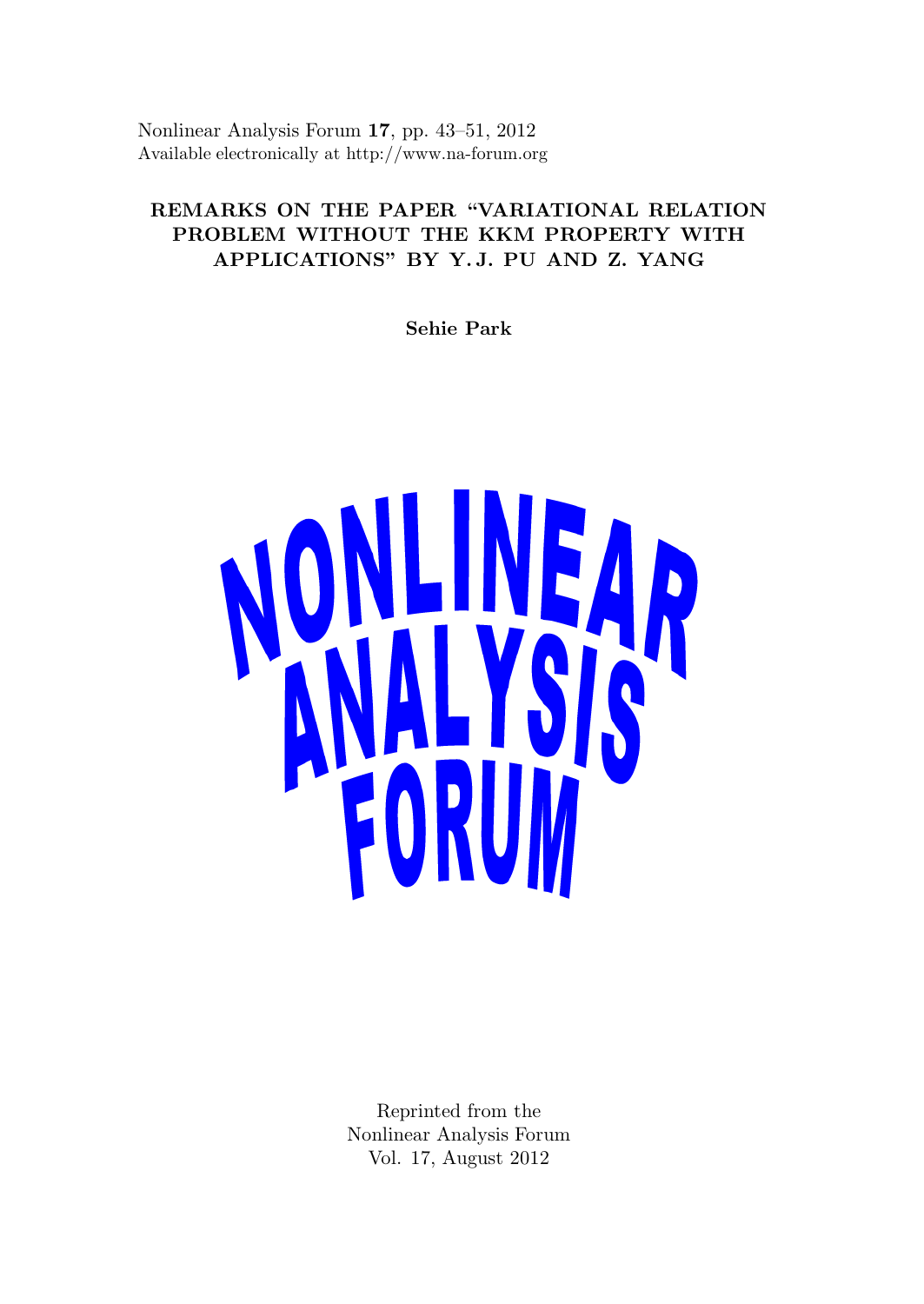# REMARKS ON THE PAPER "VARIATIONAL RELATION PROBLEM WITHOUT THE KKM PROPERTY WITH APPLICATIONS" BY Y. J. PU AND Z. YANG

### Sehie Park

The National Academy of Sciences, Republic of Korea, Seoul 137–044; and Department of Mathematical Sciences Seoul National University, Seoul 151–747, KOREA E-mail : shpark@math.snu.ac.kr, parkcha38@daum.net

Abstract. Recently, by means of variational relation problems, Y. J. Pu and Z. Yang [3] obtained new existence theorems of solutions for generalized KKM theorems, variational inclusion problems, the generalized (vector) Ky Fan minimax inequality, generalized Ky Fan section theorems,  $n$ -person noncooperative generalized games and n-person noncooperative multi-objective generalized games.

In the present paper, based on recent works on the KKM theory, we show that the Hausdorffness and the fixed point property imposed on relevant spaces are redundant in all of the results in [3].

#### 1. Introduction

In our recent study on the KKM theory originated from the celebrated Knaster–Kuratowski–Mazurkiewicz theorem in 1929, we introduced abstract convex spaces and a particular type of them,  $\phi_A$ -spaces  $(X, D; {\phi_A}_{A\in\langle D \rangle});$ see [1] and the references therein. Various types of generalized KKM maps on  $\phi_A$ -spaces are simply KKM maps on abstract convex spaces. Therefore, our abstract convex space theory can be applied to various types of  $\phi_A$ -spaces. As such examples, we obtain KKM type theorems and a very general fixed point theorem on  $\phi_A$ -spaces in [2].

In a recent paper [3], Y. J. Pu and Z. Yang used certain methods to establish variational relation problems without the KKM property. Moreover, by means of variational relation problems, they obtained new existence theorems of solutions for generalized KKM theorems, variational inclusion problems, a generalized (vector) Ky Fan minimax inequality, generalized

<sup>2010</sup> Mathematics Subject Classification: 47H04, 47H10, 47J20, 47N10, 49J53, 52A99, 54C60, 54H25, 58E35, 90C47, 91A13, 91B50.

Key words and phrases: Generalized KKM theorem, (vector) Ky Fan minimax inequality, Ky Fan section theorem, variational relation problems, Nash equilibrium, weakly Pareto–Nash equilibrium.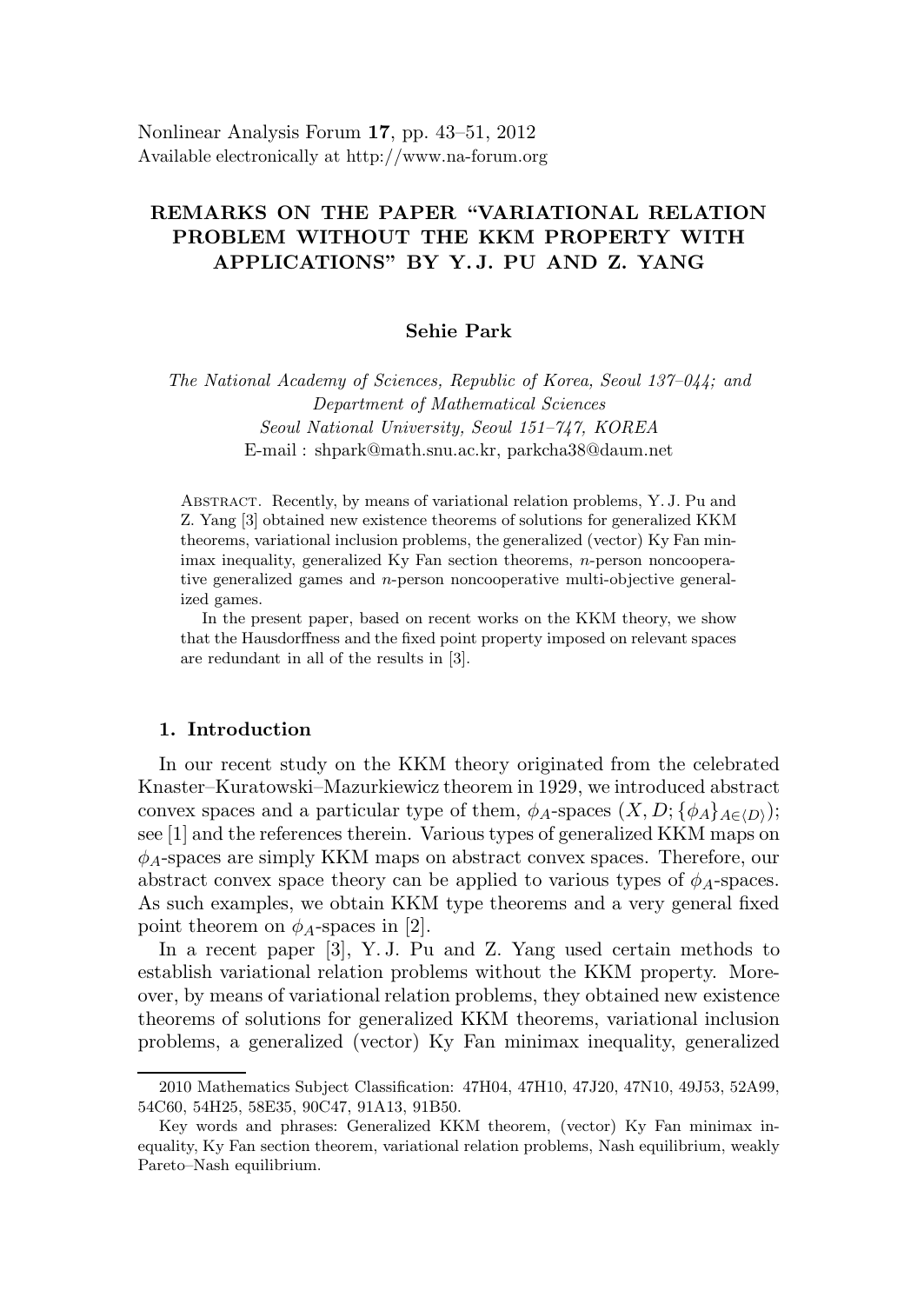Ky Fan section theorems, n-person noncooperative generalized games and n-person noncooperative multi-objective generalized games.

Their basic techniques are the partition of unity argument, continuous selection method, and fixed point method. Hence they had to inevitably assume the Hausdorffness and the fixed point property of relevant spaces. However, in the present paper, based on recent works on the KKM theory, we show that such assumptions are redundant in all of the results in [3].

Section 2 is devoted to preliminaries on the KKM theory of abstract convex spaces. In Section 3, we obtain generalized versions of the main results in [3]. Section 4 deals with corrected versions of various applications of main results in [3] to variational inclusion problems, a generalized (vector) Ky Fan minimax inequality, generalized Ky Fan section theorems,  $n$ -person noncooperative generalized games and n-person noncooperative multi-objective generalized games.

#### 2. Preliminaries

A multimap  $F : X \to Y$  is a function  $F : X \to 2^Y$  from a set X into the power set of Y and  $F^-: Y \to X$  is defined by  $F^-(y) := \{x \in X \mid y \in F(x)\}\$ for  $y \in Y$ . Multimaps are also called simply maps.

Let

$$
\Delta_n := \{(\lambda_0, \dots, \lambda_n) \in \mathbb{R}^{n+1} \mid \sum_{i=0}^n \lambda_i = 1, \lambda_i \ge 0\}
$$

be the standard n-simplex. (Note that  $\Delta_n$  denoted an  $(n-1)$ -simplex throughout in [3].)

The following is the origin of the KKM theory; see [4,5].

The KKM Theorem. Let D be the set of vertices of an n-simplex  $\Delta_n$ and  $G: D \to \Delta_n$  be a KKM map (that is, co  $A \subset G(A)$  for each  $A \subset D$ ) with closed [resp., open] values. Then  $\bigcap_{z\in D} G(z) \neq \emptyset$ .

Let  $\langle D \rangle$  denote the set of all nonempty finite subsets of a set D. Recall the following in [1] and the references therein:

**Definition.** An abstract convex space  $(E, D; \Gamma)$  consists of a topological space E, a nonempty set D, and a multimap  $\Gamma : \langle D \rangle \to E$  with nonempty values  $\Gamma_A := \Gamma(A)$  for  $A \in \langle D \rangle$ .

For any  $D' \subset D$ , the *Γ-convex hull* of  $D'$  is denoted and defined by

$$
\mathrm{co}_{\Gamma} D' := \bigcup \{ \Gamma_A \mid A \in \langle D' \rangle \} \subset E.
$$

A subset X of E is called a  $\Gamma$ -convex subset of  $(E, D; \Gamma)$  relative to D' if for any  $N \in \langle D' \rangle$ , we have  $\Gamma_N \subset X$ ; that is,  $\text{co}_{\Gamma} D' \subset X$ .

When  $D \subset E$ , the space is denoted by  $(E \supset D; \Gamma)$ . In such case, a subset X of E is said to be Γ-convex if  $\text{co}_{\Gamma}(X \cap D) \subset X$ ; in other words, X is Γ-convex relative to *D'* := *X* ∩ *D*. In case  $E = D$ , let  $(E; Γ) := (E, E; Γ)$ .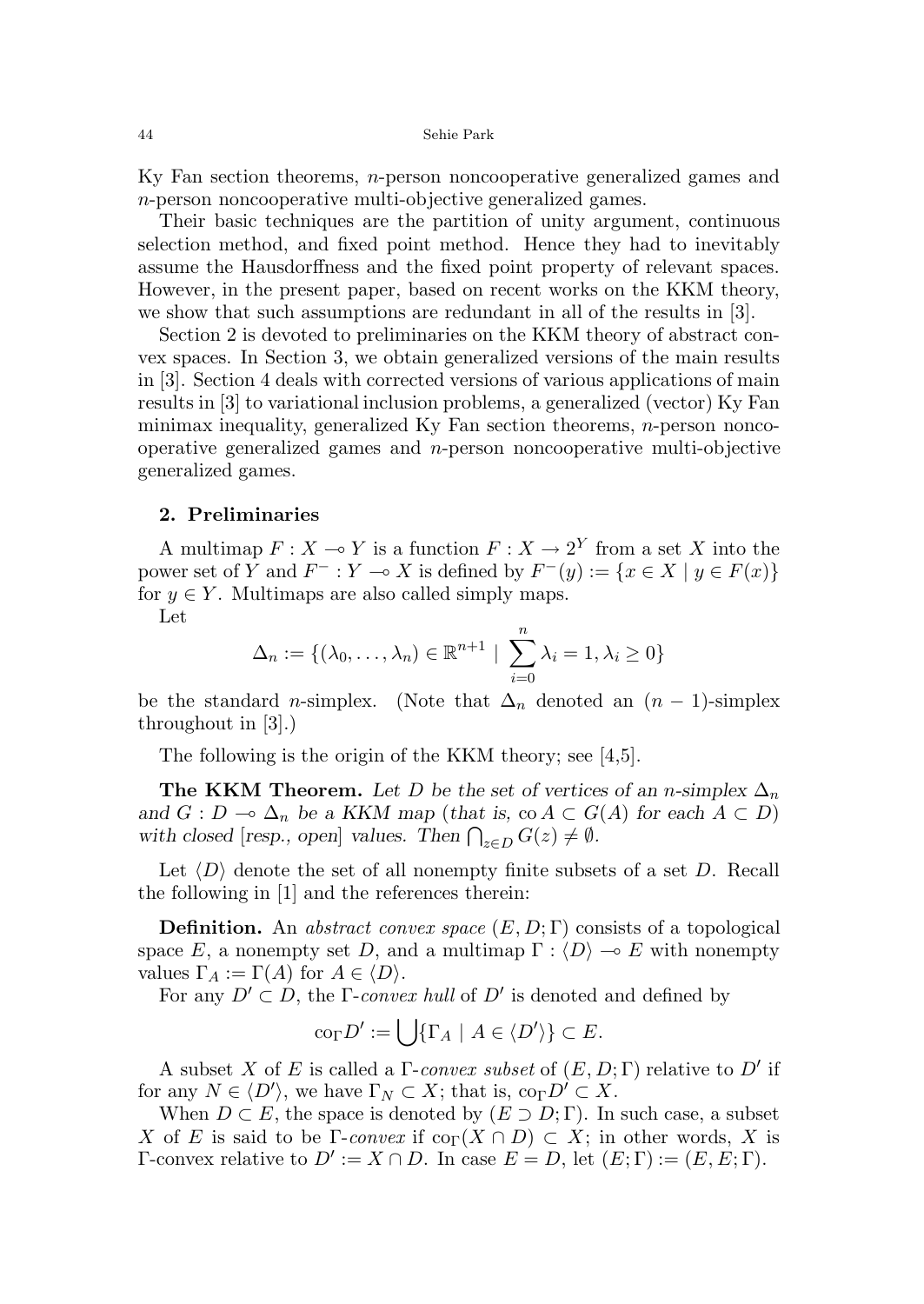Exmaple. Typical examples of abstract convex spaces are convexity spaces, convex spaces, H-spaces, G-convex spaces,  $\phi_A$ -spaces, KKM spaces, partial KKM spaces and numerous examples of them; see [1] and references therein.

We need the following:

**Definition.** A generalized convex space or a G-convex space  $(X, D; \Gamma)$ due to Park consists of a topological space  $X$ , a nonempty set  $D$ , and a multimap  $\Gamma : \langle D \rangle \to X$  such that for each  $A \in \langle D \rangle$  with the cardinality  $|A| = n + 1$ , there exists a continuous function  $\phi_A : \Delta_n \to \Gamma(A)$  such that  $J \in \langle A \rangle$  implies  $\phi_A(\Delta_J) \subset \Gamma(J)$ .

Here,  $\Delta_n$  is the standard *n*-simplex with vertices  $\{e_i\}_{i=0}^n$ , and  $\Delta_j$  the face of  $\Delta_n$  corresponding to  $J \in \langle A \rangle$ ; that is, if  $A = \{a_0, a_1, \ldots, a_n\}$  and  $J = \{a_{i_0}, a_{i_1}, \ldots, a_{i_k}\} \subset A$ , then  $\Delta_J = \text{co}\{e_{i_0}, e_{i_1}, \ldots, e_{i_k}\}$ . For details, see the references in [4].

**Definition.** A space having a family  $\{\phi_A\}_{A \in \langle D \rangle}$  or simply a  $\phi_A$ -space

 $(X,D; \{\phi_A\}_{A \in \langle D \rangle})$ 

consists of a topological space  $X$ , a nonempty set  $D$ , and a family of continuous functions  $\phi_A : \Delta_n \to X$  (that is, singular *n*-simplexes) for  $A \in \langle D \rangle$ with the cardinality  $|A| = n + 1$ .

**Exmaple.** Known examples of  $\phi_A$ -spaces are given in [1,2,4].

**Definition.** Let  $(E, D; \Gamma)$  be an abstract convex space. If a map  $G$ :  $D \sim E$  satisfies

$$
\Gamma_A \subset G(A) := \bigcup_{y \in A} G(y) \quad \text{for all } A \in \langle D \rangle,
$$

then  $G$  is called a KKM map.

**Exmaple.** (1) Let X be a nonempty subset of a topological vector space E. A multimap  $F: X \to E$  is a KKM map if  $\text{co } \{x_1, \ldots, x_n\} \subset \bigcup_{i=1}^n F(x_i)$ for each finite subset  $\{x_1, \ldots, x_n\} \subset X$ .

(2) [4] For a  $\phi_A$ -space  $(X, D; {\phi_A}_{A \in (D)})$ , any map  $T : D \multimap X$  satisfying

$$
\phi_A(\Delta_J) \subset T(J)
$$
 for each  $A \in \langle D \rangle$  and  $J \in \langle A \rangle$ 

is a KKM map on some G-convex space  $(X, D; \Gamma)$ , where  $\Delta_J$  is the face of the simplex  $\Delta_{|A|+1}$  corresponding to  $J \subset A$ .

 $(3)$  [3, 5] Let X be a nonempty subset of a (Hausdorff) topological vector space E. A multimap  $F : X \to E$  is called a generalized KKM mapping iff, for any finite  $A := \{x_0, x_1, \ldots, x_n\} \subset X$ , there is a continuous function  $\phi_n : \Delta_n \to E$  such that, for any  $\lambda \in \Delta_n$ , there exists  $i \in J(\lambda)$  such that  $\phi_n(\lambda) \in F(x_i)$ , where

$$
J(\lambda) := \{i \in \{0, 1, \ldots, n\} \mid \lambda_i > 0\}.
$$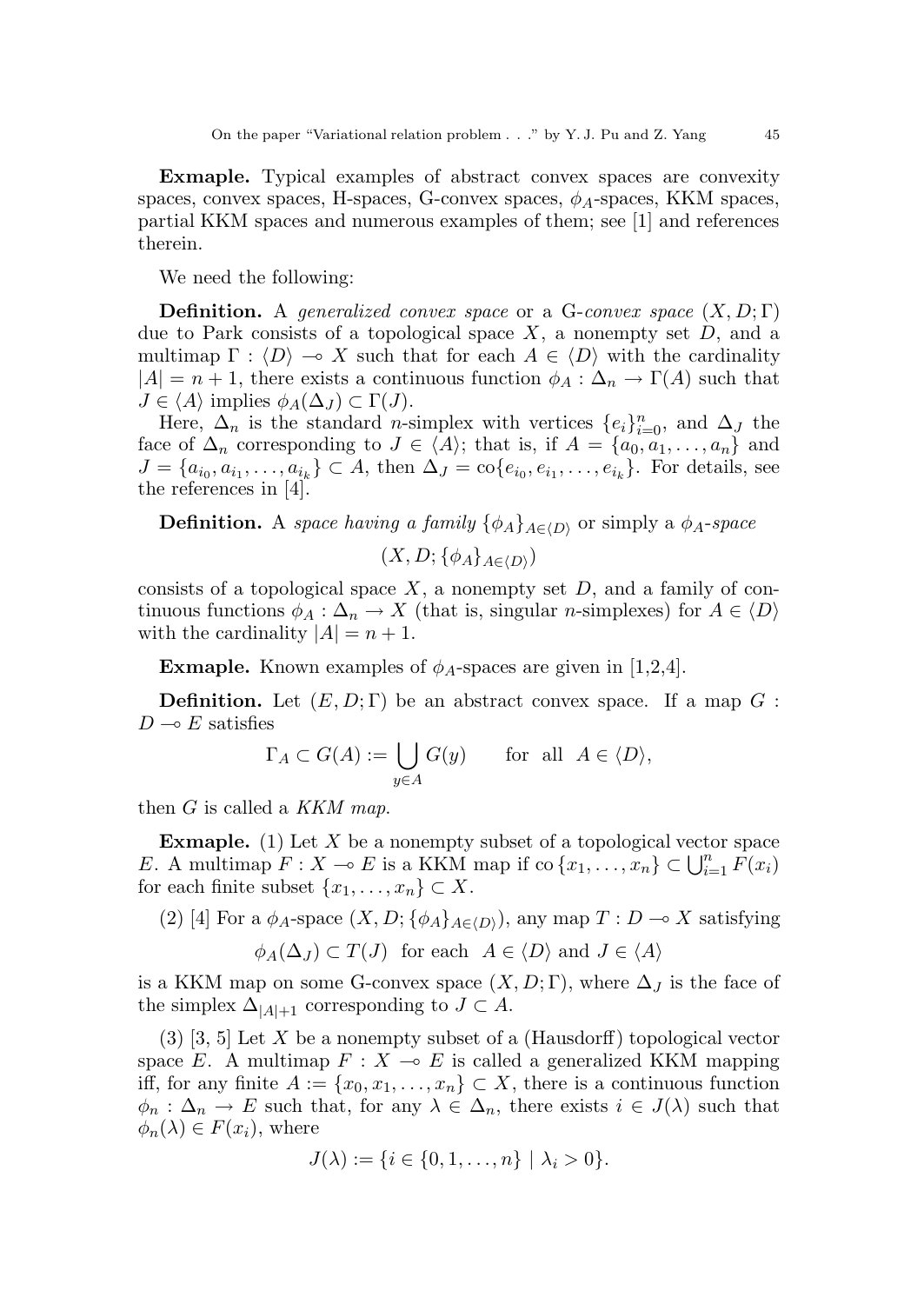#### 46 Sehie Park

**Remark.** In (3), note that  $\phi_n(\Delta_J) \subset F(J) = \bigcup_{x_i \in J} F(x_i)$  for all  $J \subset A$ . Hence  $(E, X; {\phi_A}_{A \in \langle X \rangle})$  is a  $\phi_A$ -space and  $F : X \stackrel{\sim}{\multimap} E$  is a KKM map in our sense.

Definition. The *partial KKM principle* for an abstract convex space  $(E, D; \Gamma)$  is the statement that, for any closed-valued KKM map  $G: D \to E$ , the family  $\{G(y)\}_{y\in D}$  has the finite intersection property. The KKM principle is the statement that the same property also holds for any open-valued KKM map.

An abstract convex space is called a *(partial) KKM space* if it satisfies the (partial) KKM principle, respectively.

#### 3. Main theorem

The following KKM theorem in [2] shows that any  $\phi_A$ -space is a KKM space and its proof is given here for the completeness:

**Theorem 3.1.** For a  $\phi_A$ -space  $(X, D; {\phi_A}_{A \in \langle D \rangle})$ , let  $G: D \to X$  be a KKM map with closed [resp., open] values. Then  $\{G(z)\}_{z\in D}$  has the finite intersection property. (More precisely, for each  $N \in \langle D \rangle$  with  $|N| = n + 1$ , we have

$$
\phi_N(\Delta_n) \cap \bigcap_{z \in N} G(z) \neq \emptyset.
$$

Further, if  $\bigcap_{z \in M} G(z)$  is compact for some  $M \in \langle D \rangle$ , then we have

$$
\bigcap_{z \in D} \overline{G(z)} \neq \emptyset.
$$

**Proof.** Let  $N = \{z_0, z_1, \ldots, z_n\}$ . Since G is a KKM map, for each vertex  $e_i$  of  $\Delta_n$ , we have  $\phi_N(e_i) \in G(z_i)$  for  $0 \leq i \leq n$ . Then  $e_i \mapsto \phi_N^{-1}G(z_i)$ is a closed [resp., open] valued map such that  $\Delta_k = \text{co}\{e_{i_0}, e_{i_1}, \ldots, e_{i_k}\} \subset$  $\bigcup_{j=0}^k \phi_N^{-1} G(z_{i_j})$  for each face  $\Delta_k$  of  $\Delta_n$ . Therefore, by the original KKM theorem,  $\Delta_n \supset \bigcap_{i=0}^n \phi_N^{-1} G(z_i) \neq \emptyset$  and hence  $\phi_N(\Delta_n) \cap (\bigcap_{z \in N} G(z)) \neq \emptyset$ . The second conclusion is clear.

**Definition** ([6,7]). Let A and B be nonempty subsets of topological spaces  $E_1$  and  $E_2$ , respectively, and  $R(a, b)$  be a relation linking  $a \in A$  and  $b \in B$ . For each fixed  $b \in B$ , we say that  $R(\cdot, b)$  is closed in the first variable, if, for every net  $\{a_{\alpha}\}\$ converges to some a and  $R(a_{\alpha},b)$  holds for any  $\alpha$ , then the relation  $R(a, b)$  holds.

The following existence of solutions for variational relation problem extends [3, Theorem 2.1]:

**Theorem 3.2.** Let  $X$  be a nonempty and compact subset of a topological vector space E. Let  $R(x, y)$  be a relation linking elements  $x \in X$ ,  $y \in X$ with the following conditions:

(i) for any fixed  $y \in X$ ,  $R(\cdot, y)$  is closed;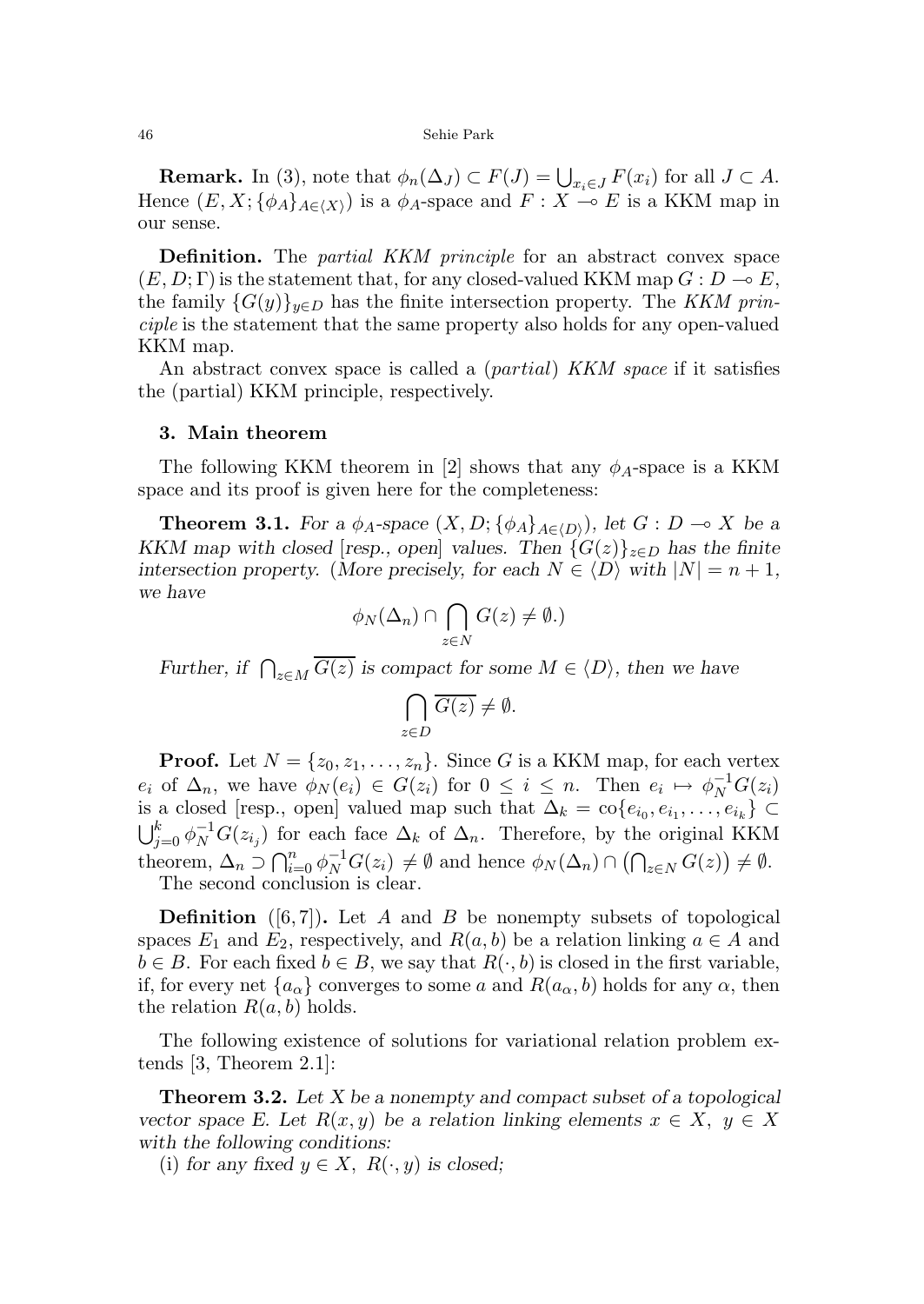(ii) for any finite subset  $\{x_1, \ldots, x_n\}$  of X, there exists a continuous mapping  $\phi_n$ :  $\Delta_n \to X$  such that, for any  $\lambda = (\lambda_0, \ldots, \lambda_n) \in \Delta_n$ , there exists  $i \in J(\lambda)$  such that  $R(\phi_n(\lambda), x_i)$  holds, where  $\Delta_n = \{(\lambda_0, \ldots, \lambda_n) \in$  $\mathbb{R}_n \left[ \sum_{i=0}^n \lambda_i = 1, \lambda_i \geq 0 \right], J(\lambda) = \{i \in \{0, 1, \ldots, n\} \mid \lambda_i > 0 \}.$ Then there exists  $x^* \in X$  such that  $R(x^*, y)$  holds for any  $y \in X$ .

**Proof.** Define  $G : X \to X$  by  $G(y) := \{x \in X \mid R(x, y)\}\$ for  $y \in X$ . Since X is compact, by (i), each  $G(y)$  is closed and hence compact. By (ii), for any  $A \in \langle X \rangle$  with the cardinality  $|A| = n+1$ , there exists  $\phi_A : \Delta_n \to X$ . Hence  $(X; \phi_A]_{A \in \langle X \rangle})$  is a  $\phi_A$ -space. Moreover, for each  $\lambda \in \Delta_n$ , there exists  $i \in J(\lambda) = \{i \mid \lambda_i > 0\}$ . This implies  $\phi_A(\Delta_J) \subset G(J) = \bigcup_{x_i \in J} G(x_i)$  for all  $J \subset A$ . Hence  $G : X \to X$  is a KKM map in our sense. Therefore, by Theorem 3.1, there exists an  $x^* \in \bigcap_{y \in x} G(y) \neq \emptyset$ . This is the conclusion.

Note that [3, Theorem 2.1] is a particular form of Theorem 3.2 under the redundant assumptions that  $E$  is Hausdorff and  $X$  has the fixed point property.

From [3, Theorem 2.1], its authors deduced a new existence theorem [3, Theorem 2.2] of solutions for the generalized variational relation problem without the KKM property and [3, Corollary 2.1], under redundant requirements of Hausdorffness and the fixed point property.

As a special case of Theorem 3.2, we obtain the following extended version of [3, Corollary 2.1]:

Corollary 3.1. Let X be a nonempty and compact subset of a topological vector space,  $S_1 : X \multimap X$ ,  $S_2 : X \multimap X$  be two set-valued maps with nonempty values. Let  $R(x, y)$  be a relation linking elements  $x \in X$  and  $y \in X$ . Assume that

(i)  $A := \{x \in X \mid x \in S_1(x)\}\$ is closed;

(ii)  $S_2(x) \subset S_1(x)$  for any  $x \in X$ , and  $S_2^-(y)$  is open in X for any  $y \in X$ ; (iii) for any fixed  $y \in X$ ,  $R(\cdot, y)$  is closed;

(iv) for any finite subset  $\{x_0, \ldots, x_n\}$  of X, there exists a continuous map  $\phi_n$ :  $\Delta_n \to X$  such that, for any  $\lambda = (\lambda_0, \ldots, \lambda_n) \in \Delta_n$ , there exists  $i \in J(\lambda)$  such that  $R(\phi_n(\lambda), x_i)$  holds; if  $x_i \in S_2(\phi_n(\lambda))$  for any  $i \in J(\lambda)$ , then  $\phi_n(\lambda) \in S_2(\phi_n(\lambda))$ , where  $J(\lambda) = \{i \in \{0, 1, \ldots, n\} \mid \lambda_i > 0\}.$ 

Then there exists  $x^* \in X$  such that  $x^* \in S_1(x^*)$  and  $R(x^*, y)$  holds for any  $y \in S_2(x^*)$ .

The following is a disguised form of the KKM theorem for  $\phi_A$ -spaces:

**Corollary 3.2.** Let  $X$  be a nonempty and compact subset of a topological vector space E, a multivalued mapping  $F : X \longrightarrow X$  be a closed-value generalized KKM-mapping in the sense of [3]. Then  $\bigcap_{x \in X} F(x) \neq \emptyset$ .

**Proof.** Apply Corollary 3.1 when  $R(x, y)$  holds iff  $x \in F(y)$ .

Note that Corollary 3.2 extends [3, Theorem 2.3], where the Hausdorffness of  $E$  and the fixed point property of  $X$  are redundant.

From Corollary 3.1, a generalized Ky Fan section theorem is obtained: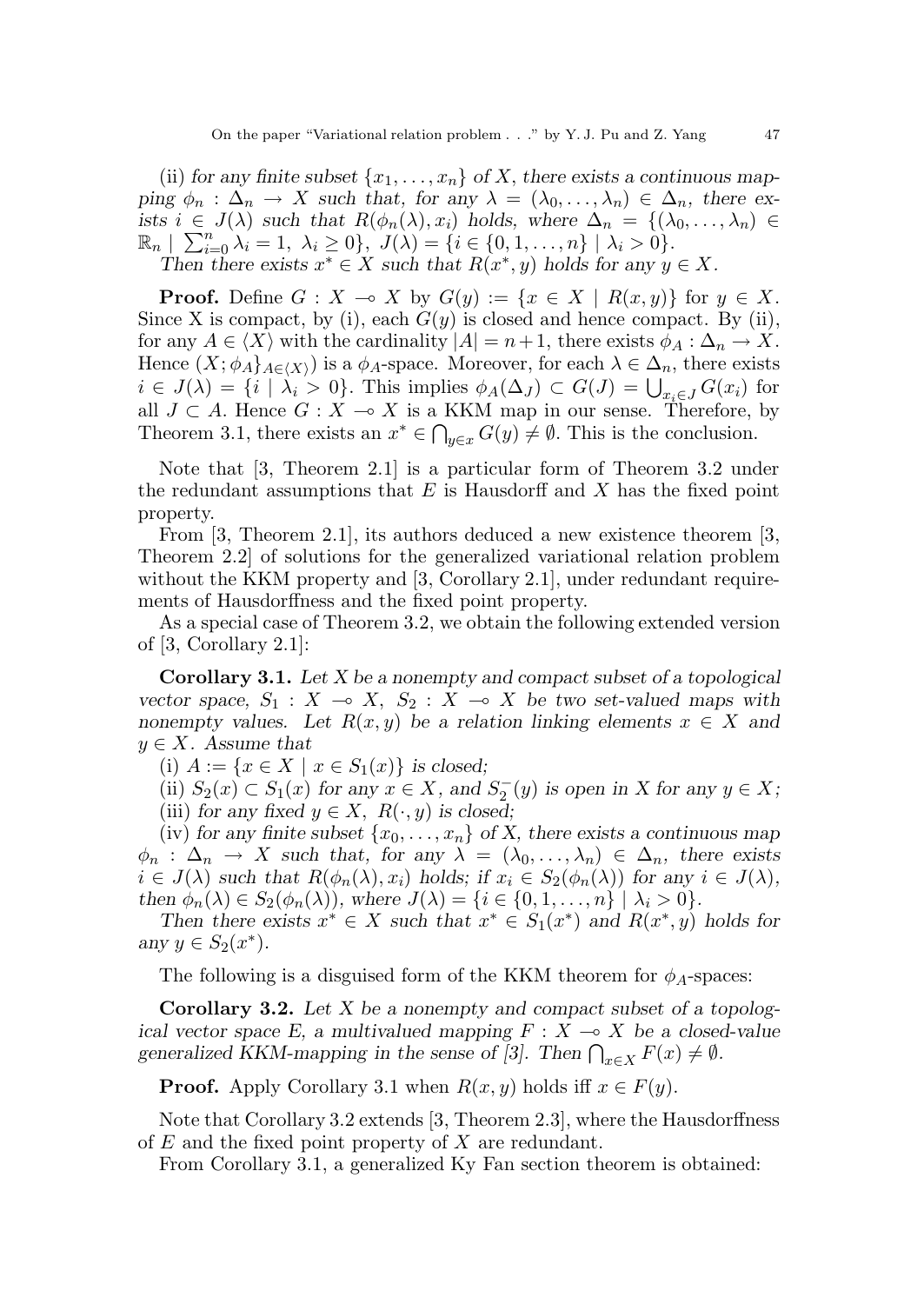**Theorem 3.3.** Let  $X$  be a nonempty and compact subset of a topological vector space E. Let  $B \subset X \times X$  satisfy

(i) for any  $y \in X$ ,  $\{x \in X \mid (x, y) \in B\}$  is open in X;

(ii) for any finite subset  $\{x_0, x_1, \ldots, x_n\}$  of X, there exists a continuous mapping  $\phi_n : \Delta_n \to X$  such that, for any  $\lambda = (\lambda_1, \ldots, \lambda_n) \in \Delta_n$ , there exists  $i \in J(\lambda)$  such that  $(\phi_n(\lambda), x_i) \notin B$ .

Then there exists  $x^* \in X$  such that  $(x^*, y) \notin B$  for any  $y \in X$ .

**Proof.** Define variational relation  $R(x, y)$  by

 $R(x, y)$  holds if and only if  $(x, y) \notin B$ .

By condition (i),  $R(\cdot, y)$  is closed for any  $y \in X$ . By condition (ii), for any finite subset  $\{x_0, x_1, \ldots, x_n\}$  of X, there exists a continuous mapping  $\phi_n : \Delta_n \to X$  such that, for any  $\lambda \in \Delta_n$ , there exists  $i \in J(\lambda)$  such that  $R(\phi_n(\lambda), x_i)$  holds. Hence, by Corollary 3.1, there exists  $x^* \in X$  such that  $R(x^*, y)$  holds for any  $y \in X$ , that is,  $(x^*, y) \notin B$  for any  $y \in X$ .

Note that [3, Theorem 2.4] is a particular form of Theorem 3.3 under the extra assumption that  $E$  is Hausdorff and  $X$  has the fixed point property.

## 4. Related applications

### 4.1. Variational inclusion problem

In Subsection 3.1 of [3], three types of variational inclusion problems for Hausdorff topological vector spaces and a compact subset  $X$  are considered. Their existences of solutions are proved by [3,Theorem 2.2]. Therefore, all of the results in that Subsection [3, Theorems 3.1-3.3 and Corollaries 3.1-3.3] can be improved by removing the redundant assumptions that topological vector spaces are Hausdorff and its compact subset X has the fixed point property.

#### 4.2. Generalized Ky Fan Minimax Inequality with  $\mathcal{C}$ -quasiconcavity

Here we give a new usage of  $\phi_A$ -spaces. In [8], Hou introduced the following  $\mathcal{C}$ -quasiconcavity:

**Definition.** Let X be a topological space, and  $D, Y \subset X$ . A real function  $f: X \times Y \to \mathbb{R}$  is called C-quasiconcave on D if, for any  $N =$  $\{x^0, x^1, \ldots, x^n\} \in \langle D \rangle$ , there exists a continuous map  $\phi_N : \Delta_n \to Y$  such that

 $\min\{f(x^i, \phi_N(\lambda)) \mid i \in J(\lambda)\} \leq f(\phi_N(\lambda), \phi_N(\lambda))$ 

for all  $\lambda := (\lambda_0, \lambda_1, \dots, \lambda_n) \in \Delta_n$ , where  $J := \{i \mid \lambda_i \neq 0\}.$ 

Note that  $(Y, D; \{\phi_N\}_{N \in \langle D \rangle})$  is a  $\phi_A$ -space.

As in [3, Subsection 3.2], we will give an existence theorem of solution for the generalized Ky Fan minimax inequality. As a special case, the Ky Fan minimax inequality with  $\mathcal{C}$ -quasiconcavity is given.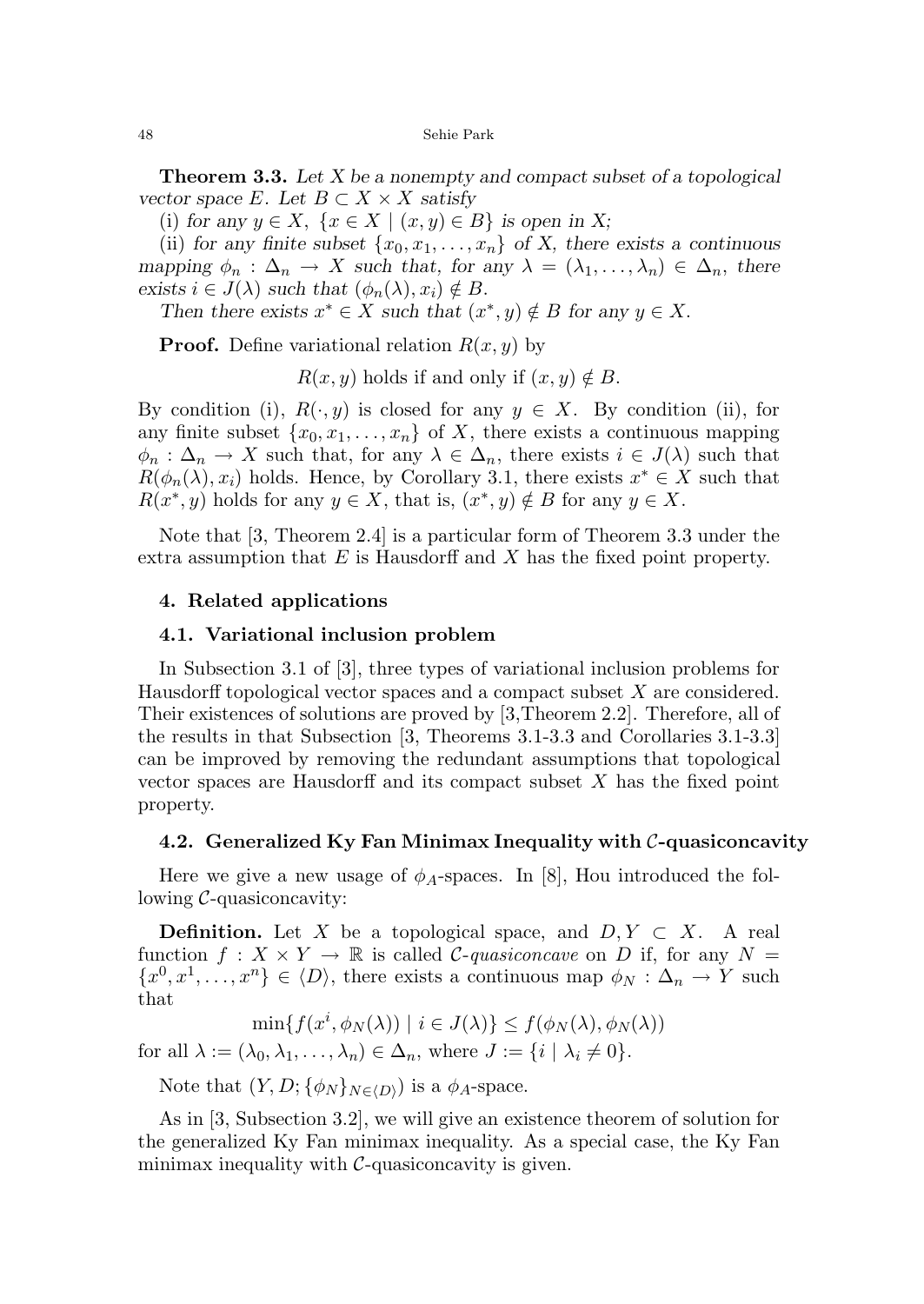**Theorem 4.1.** Let  $X$  be a nonempty and compact subset of a topological vector space. Let  $S_1 : X \to X$ ,  $S_2 : X \to X$  be two maps with nonempty values, and  $f: X \times X \to \mathbb{R}$  be a real-valued function. Assume that (i)-(iii) of Corollary 3.1 hold and

(1) for any fixed  $y \in X$ ,  $x \mapsto f(x, y)$  is lower semicontinuous;

(2) for any  $x \in X$ ,  $f(x, x) \leq 0$ ;

(3) for any finite subset  $\{x_0, \ldots, x_n\}$  of X, there exists a continuous map  $\phi_n : \Delta_n \to X$  such that, for any  $\lambda \in \Delta_n$ ,  $f(\phi_n(\lambda), \phi_n(\lambda)) \ge \min_{i \in J(\lambda)} f(\phi_n(\lambda), x_i);$ 

if  $x_i \in S_2(\phi_n(\lambda))$  for any  $i \in J(\lambda)$ , then  $\phi_n(\lambda) \in S_2(\phi_n(\lambda))$ . Then there exists  $x^* \in S_1(x^*)$  such that  $f(x^*, y) \leq 0$  for any  $y \in S_2(x^*)$ .

**Proof.** Just follow that of [3, Theorem 3.4] and apply Corollary 3.1.

When the space is Hausdorff and  $X$  has the fixed point property, Theorem 4.1 reduces to [3, Theorem 3.4]. In the same way, we have the following improved version of [3, Corollary 3.4]:

**Corollary 4.1.** Let  $X$  be a nonempty and compact subset of a topological vector space, and X have the fixed point property. A function  $f: X \times X \to \mathbb{R}$ satisfies

(i) for any fixed  $y \in X$ ,  $x \mapsto f(x, y)$  is lower semicontinuous;

(ii) for any fixed  $x \in X$ ,  $y \mapsto f(x, y)$  is C-quasiconcave on X;

(iii) for any  $x \in X, f(x, x) \leq 0$ .

Then there exists  $x^* \in X$  such that  $f(x^*, y) \leq 0$  for any  $y \in X$ .

# 4.3. Generalized vector Ky Fan minimax inequality with  $C-P$ quasiconcavity

As in [3, Subsection 3.3], we generalize the Ky Fan minimax inequality with  $\mathcal{C}\text{-quasiconcavity}$ , and obtain a vector Ky Fan minimax inequality with  $C$ -P-quasiconcavity.

**Definition** ([3, Definition 3.2]). Let X be a topological space, Z be a topological vector space with nonempty, convex, closed, and pointed cone P with Int  $P \neq \emptyset$ , and  $D, Y \subset X$ . A function  $f : X \times Y \to Z$  is called C-Pquasiconcave on D iff, for any finite subset  $\{x_0, x_1, \ldots, x_n\}$  of D, there exists a continuous map  $\phi_n : \Delta_n \to Y$  such that, for any  $\lambda = (\lambda_0, \lambda_1, \ldots, \lambda_n) \in \Delta_n$ , there exists  $i \in J(\lambda)$  such that

$$
f(\phi_n(\lambda), \phi_n(\lambda)) \in f(\phi_n(\lambda), x_i) + P,
$$

where  $J(\lambda) := \{i \in \{0, 1, ..., n\} \mid \lambda_i > 0\}.$ 

In the above definition, note that  $(Y, D; \{\phi_n\})$  is a  $\phi_A$ -space.

**Definition** ([3, Definition 3.3]). A vector-valued function  $f: X \to Z$  is called P-continuous at  $x_0 \in X$  iff, for any open neighborhood V of the zero element in Z, there exists an open neighborhood U of  $x_0$  in X such that, for any  $x \in U$ ,  $f(x) \in f(x_0) + V + P$ , and f is called P-continuous on X if it is P-continuous at every point of X.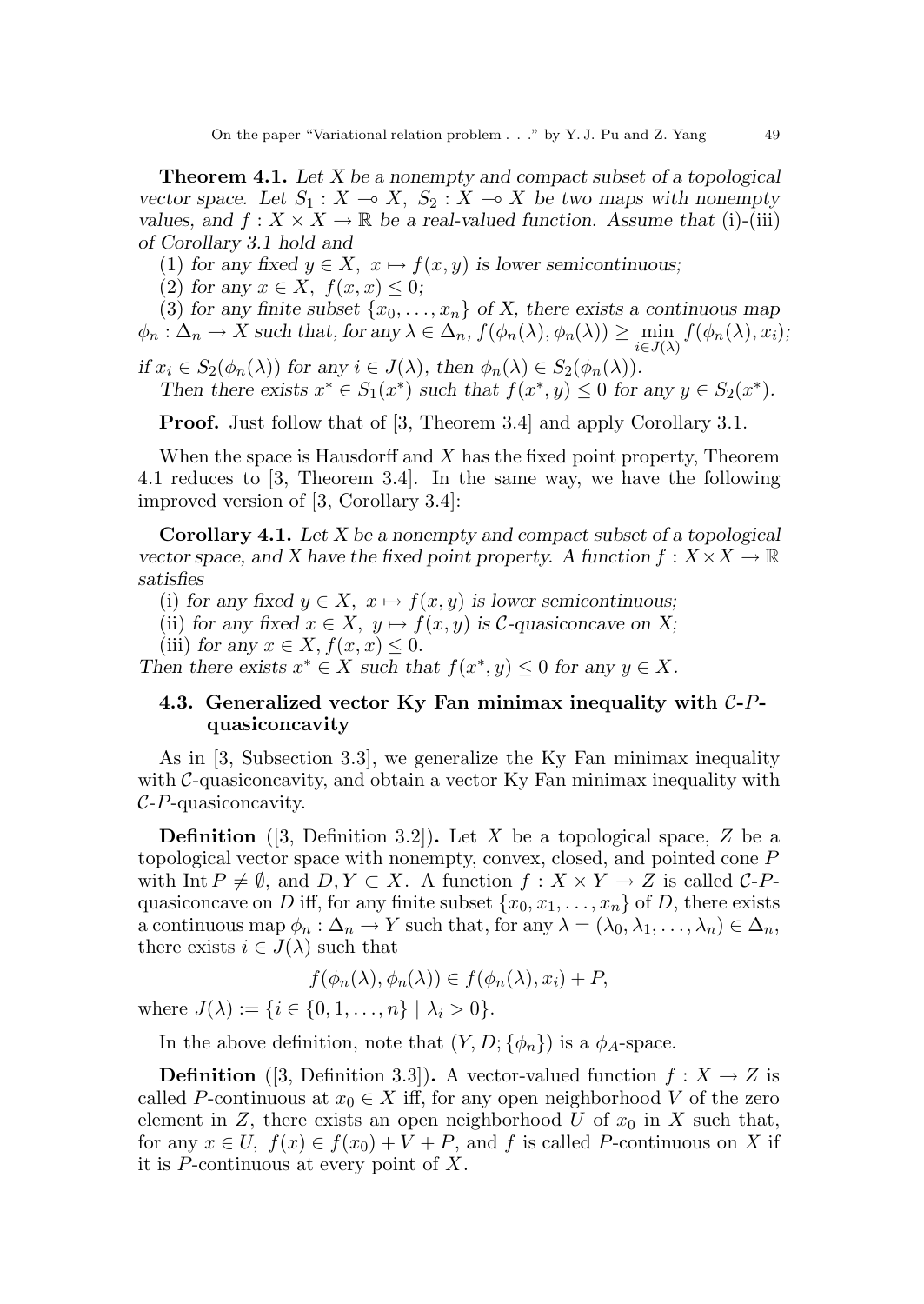#### 50 Sehie Park

From these definitions and [3, Corollary 2.1], its authors obtain [3, Theorem 3.5], where the Hausdorffness of the topological vector space and the fixed point property of X are redundant. From  $[3,$  Theorem 3.5, we obtain the following:

**Theorem 4.2.** Let  $X$  be a nonempty and compact subset of a topological vector space  $E$ , and  $Z$  be a topological vector space with nonempty, convex, closed, and pointed cone P with Int  $P \neq \emptyset$ . A mapping  $f : X \times X \rightarrow Z$ satisfies

(i) for any fixed  $y \in X$ ,  $x \mapsto f(x, y)$  is P-continuous;

(ii) for any fixed  $x \in X$ ,  $y \mapsto f(x, y)$  is C-P-quasiconcave on X;

(iii) for any  $x \in X$ ,  $f(x, x) \notin \text{Int } P$ .

Then there exists  $x^* \in X$  such that  $f(x^*, y) \notin \text{Int } P$  for any  $y \in X$ .

Note that Theorem 4.2 was given as [3, Corollary 3.5] under extra assumptions that  $X$  has the fixed point property and the Hausdorffness of  $E$ and Z.

## 4.4. Multi-objective generalized game and n-person noncooper ative generalized game

In Subsection 3.4 of [3], its authors considered the n-person multi-objective generalized game and showed the existence of a weakly Pareto-Nash equilibrium point of the game. The existences given as [3, Theorems 3.6 and 3.7] are easy consequences of [3, Corollary 3.5], which is improved as Theorem 4.2. Therefore [3, Theorems 3.6 and 3.7] hold without assuming the Hausdorffness of the strategy sets  $X_i$  and the fixed point property of their product X.

#### 5. Conclusion

In a recent paper [3], its authors used methods to establish variational relation problems without the KKM property. Furthermore, by means of variational relation problems, they obtained new existence theorems of solutions for generalized KKM theorems, variational inclusion problems, the generalized (vector) Ky Fan minimax inequality, generalized Ky Fan section theorems, *n*-person noncooperative generalized games and *n*-person noncooperative multi-objective generalized games.

In an another paper [5] of the same authors, a KKM type theorem was proved and applied to some existence theorems of solutions for (vector) Ky Fan minimax inequality, Ky Fan section theorem, variational relation problems, *n*-person noncooperative game, and *n*-person noncooperative multiobjective game. In a previous paper, we showed that the KKM type theorem and all results in [5] are consequences of an already known result for  $\phi_{A}$ space and can be improved.

Basic techniques of [3, 5] assume the Hausdorffness and the fixed point property of relevant spaces. However, in the present paper, based on recent works on the KKM theory, we show that such assumptions are redundant in all of the results in [3].